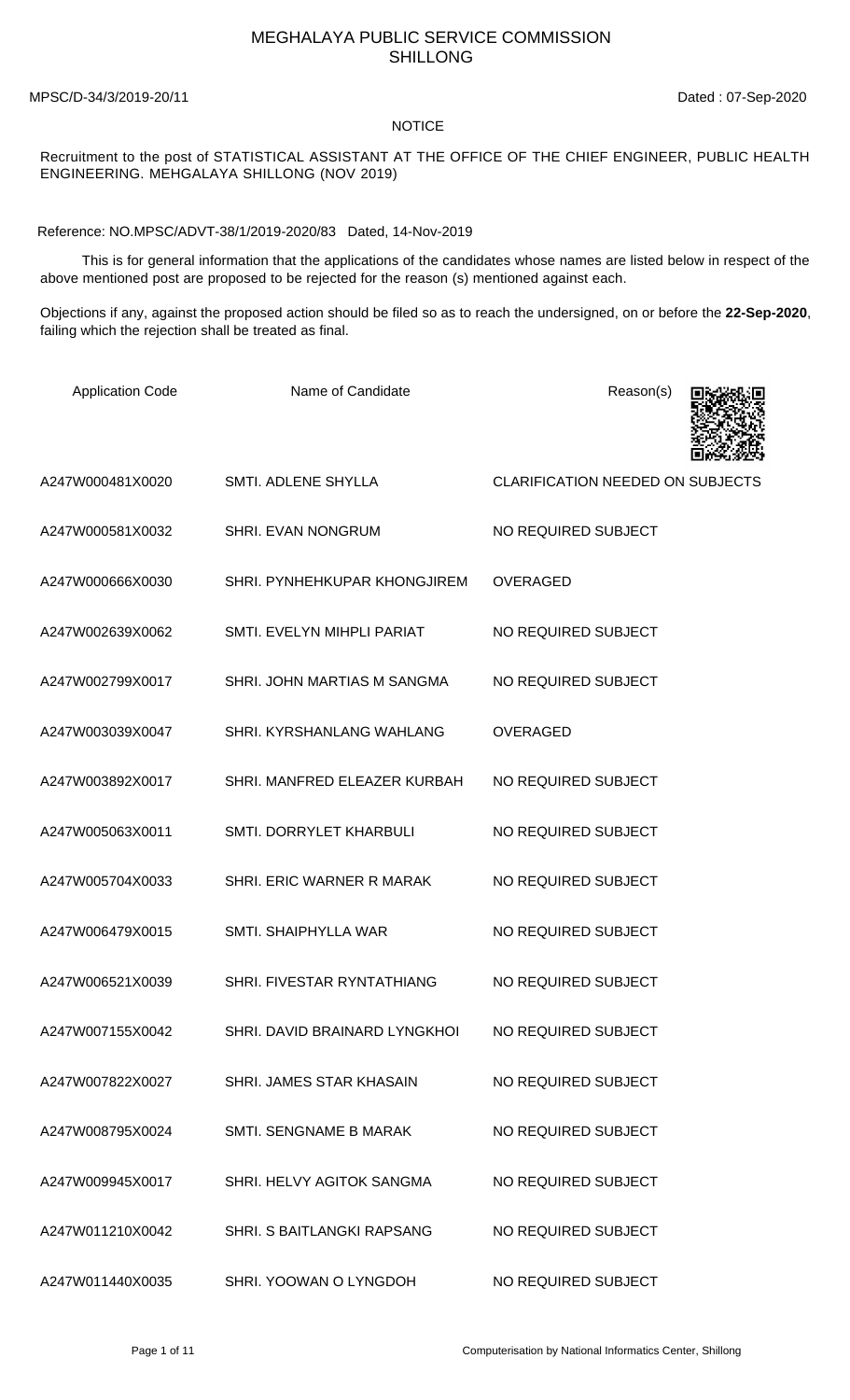| <b>Application Code</b> | Name of Candidate                              | Reason(s)                                                     |
|-------------------------|------------------------------------------------|---------------------------------------------------------------|
| A247W011850X0041        | SHRI. REYNOLD RYAN LYNGDOH                     | NO REQUIRED SUBJECT                                           |
| A247W012605X0014        | SMTI. CHRYSSANTHA LYNGDOH                      | NO REQUIRED SUBJECT                                           |
| A247W012880X0070        | <b>SHRI. RIMIKI SHALLAM</b>                    | NO REQUIRED SUBJECT                                           |
| A247W013093X0023        | SMTI. DALANGLIN DOREEN MARY<br><b>NONGDHAR</b> | <b>CLARIFICATION NEEDED ON SUBJECT</b>                        |
| A247W013189X0049        | SHRI. WANSHANBORLANG<br><b>RYNGKSAI</b>        | <b>CLARIFICATION NEEDED ON SUBJECT</b>                        |
| A247W013916X0018        | <b>SHRI. KYNSAILIN SNAITANG</b>                | NO REQUIRED SUBJECT                                           |
| A247W014834X0028        | <b>SHRI. MARHAME SUMER</b>                     | NO REQUIRED SUBJECT                                           |
| A247W014915X0044        | SHRI. WANCHIRUPLANG CHEN                       | NO REQUIRED SUBJECT                                           |
| A247W014946X0016        | SHRI. ELNATHAN LYNDEM                          | <b>CLARIFICATION NEEDED ON DATE &amp; MONTH</b><br>OF PASSING |
| A247W015045X0059        | <b>SHRI. AMAR CH MARAK</b>                     | NO REQUIRED SUBJECT                                           |
| A247W015275X0016        | <b>SHRI. LOMBRI SUTING</b>                     | NO REQUIRED SUBJECT                                           |
| A247W015548X0018        | SMTI. MEBARISHA MARWEIN                        | NO REQUIRED SUBJECT                                           |
| A247W015705X0035        | SMTI. DALA AKOR SAJEM                          | NO REQUIRED SUBJECT                                           |
| A247W015967X0013        | SHRI. BAGGIO R MARAK                           | NO REQUIRED SUBJECT                                           |
| A247W016323X0011        | SHRI. ANTHONY B MARAK                          | NO REQUIRED SUBJECT                                           |
| A247W016341X0008        | SHRI. TENGNANG B MARAK                         | NO REQUIRED SUBJECT                                           |
| A247W016554X0022        | SMTI. JACOBY CH MOMIN                          | NO REQUIRED QUALIFICATION                                     |
| A247W016661X0064        | SHRI. JASON BANSHAN LANGSTIEH                  | <b>QUALIFICATION NOT CLEAR</b>                                |
| A247W016715X0064        | SHRI. SHAPHRANG SAWKMIE                        | NO REQUIRED SUBJECT                                           |
| A247W016845X0026        | SHRI. LARRY R SANGMA                           | NO REQUIRED SUBJECT                                           |
| A247W017579X0010        | SMTI. ANIDAPHI SHADAP                          | NO REQUIRED SUBJECT                                           |
| A247W017703X0017        | SHRI. CASSEY A SANGMA                          | NO REQUIRED SUBJECT                                           |
| A247W018422X0017        | <b>SHRI. CHARLES HUNLANG UMSONG</b>            | NO REQUIRED SUBJECT                                           |
| A247W019013X0055        | SHRI. SIMON S. MARAK                           | NO REQUIRED SUBJECT                                           |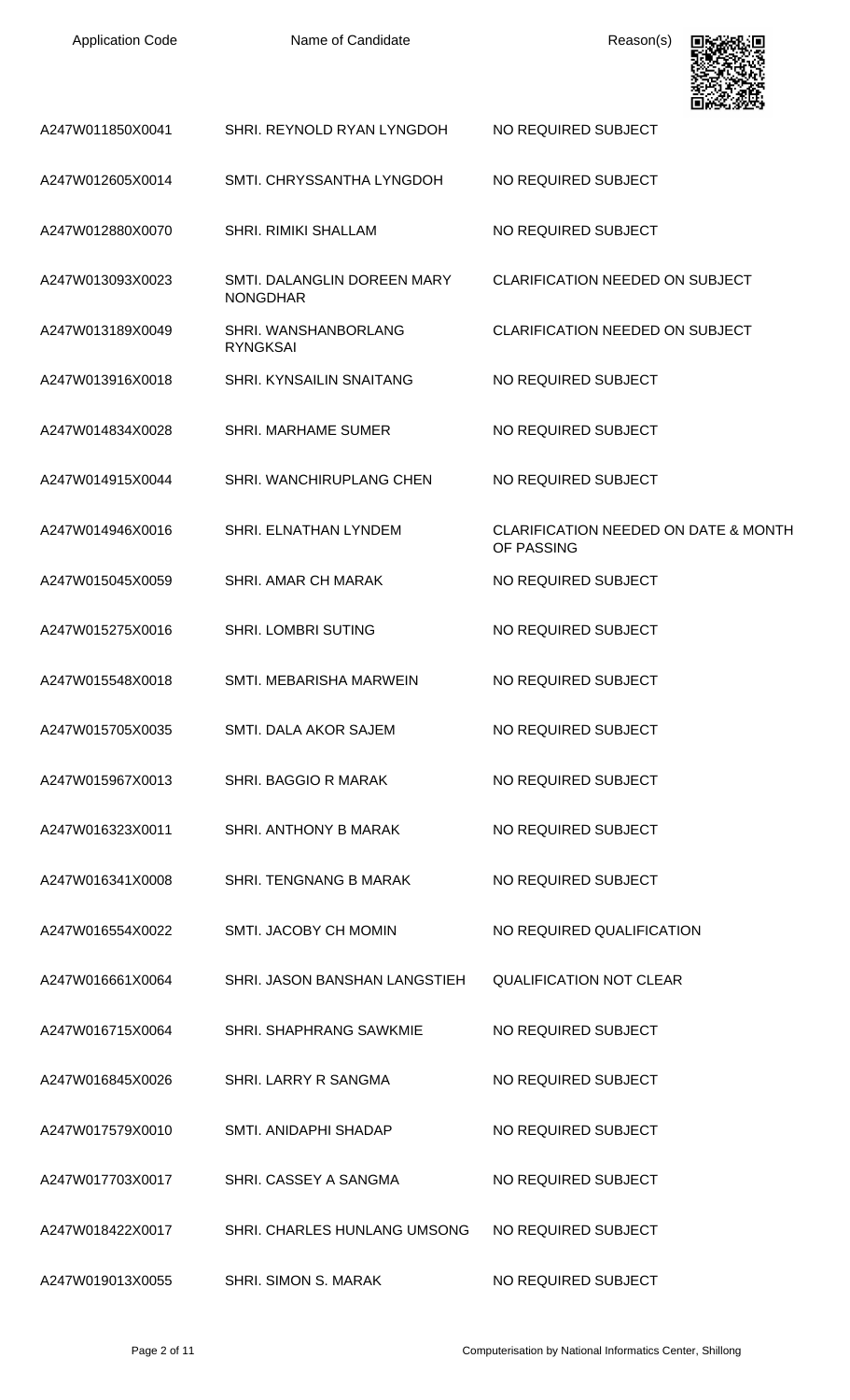

| A247W019194X0052 | <b>SHRI. BANKITSKHEM</b><br><b>KHARMAWPHLANG</b> | NO REQUIRED SUBJECT                                      |
|------------------|--------------------------------------------------|----------------------------------------------------------|
| A247W019386X0050 | <b>SMTI. MONISHA NONGKHLAW</b>                   | NO REQUIRED SUBJECT                                      |
| A247W019446X0107 | SHRI. MIKE TENISON SUN                           | NO REQUIRED QUALIFICATION                                |
| A247W019469X0018 | SMTI, ROSE MARY A SANGMA                         | NO REQUIRED QUALIFICATION                                |
| A247W019895X0010 | SHRI. THEOPHILOS SYNNAH                          | NO REQUIRED SUBJECT                                      |
| A247W020079X0054 | SHRI. NATHANIEL DONBOK<br><b>KHARNAIOR</b>       | NO REQUIRED SUBJECT                                      |
| A247W020201X0074 | SHRI. DATHRANG I IALE PASSAH                     | NO REQUIRED QUALIFICATION                                |
| A247W020267X0039 | <b>SMTI. BOTYMPANG MUKHIM</b>                    | NO REQUIRED QUALIFICATION                                |
| A247W020393X0027 | <b>SMTI. NANCY BADAHUN PYNGROPE</b>              | NO REQUIRED SUBJECT                                      |
| A247W020428X0033 | SHRI. STEPHENSON PALE                            | NO REQUIRED QUALIFICATION                                |
| A247W020579X0020 | SHRI. DEIL DKHAR                                 | NO REQUIRED QUALIFICATION                                |
| A247W020675X0049 | SHRI. CAREFINAL DKHAR                            | NO REQUIRED SUBJECT                                      |
| A247W020860X0025 | SMTI. NAPHISABETH L CHYNE                        | NO REQUIRED SUBJECT                                      |
| A247W021107X0048 | SHRI. FERDINAND DONDOR<br><b>DIENGDOH</b>        | NO REQUIRED SUBJECT                                      |
| A247W022547X0056 | SHRI. PYNKHRAWBIANG RANI                         | NO REQUIRED QUALIFICATION                                |
| A247W022843X0016 | SHRI. BANBHABOK LYNGDOH<br><b>NONGRANG</b>       | NO REQUIRED SUBJECT                                      |
| A247W022876X0014 | SHRI. CAMELIUS KOKSI SANGMA                      | NO REQUIRED QUALIFICATION                                |
| A247W022948X0015 | SMTI. CARYNTHIA KHARKONGOR                       | NO REQUIRED QUALIFICATION                                |
| A247W028222X0029 | SHRI. PLANET JONES SOHTUN                        | <b>CLARIFICATION NEEDED ON BACHELOR</b><br><b>DEGREE</b> |
| A247W030529X0019 | SHRI. BADONDOR SYIEMLIEH                         | NO REQUIRED QUALIFICATION                                |
| A247W031622X0027 | SMTI. DAMAPHI RYMBAI                             | NO REQUIRED QUALIFICATION                                |
| A247W031919X0021 | SMTI. BARSHA D ARENGH                            | <b>CLARIFICATION NEEDED ON BACHELOR</b><br><b>DEGREE</b> |
| A247W032122X0033 | <b>SHRI, CHINAR LYTAN</b>                        | NO REQUIRED SUBJECT                                      |
| A247W032986X0093 | SMTI. CLAREEN JUBILYNE RYNJAH                    | NO REQUIRED SUBJECT                                      |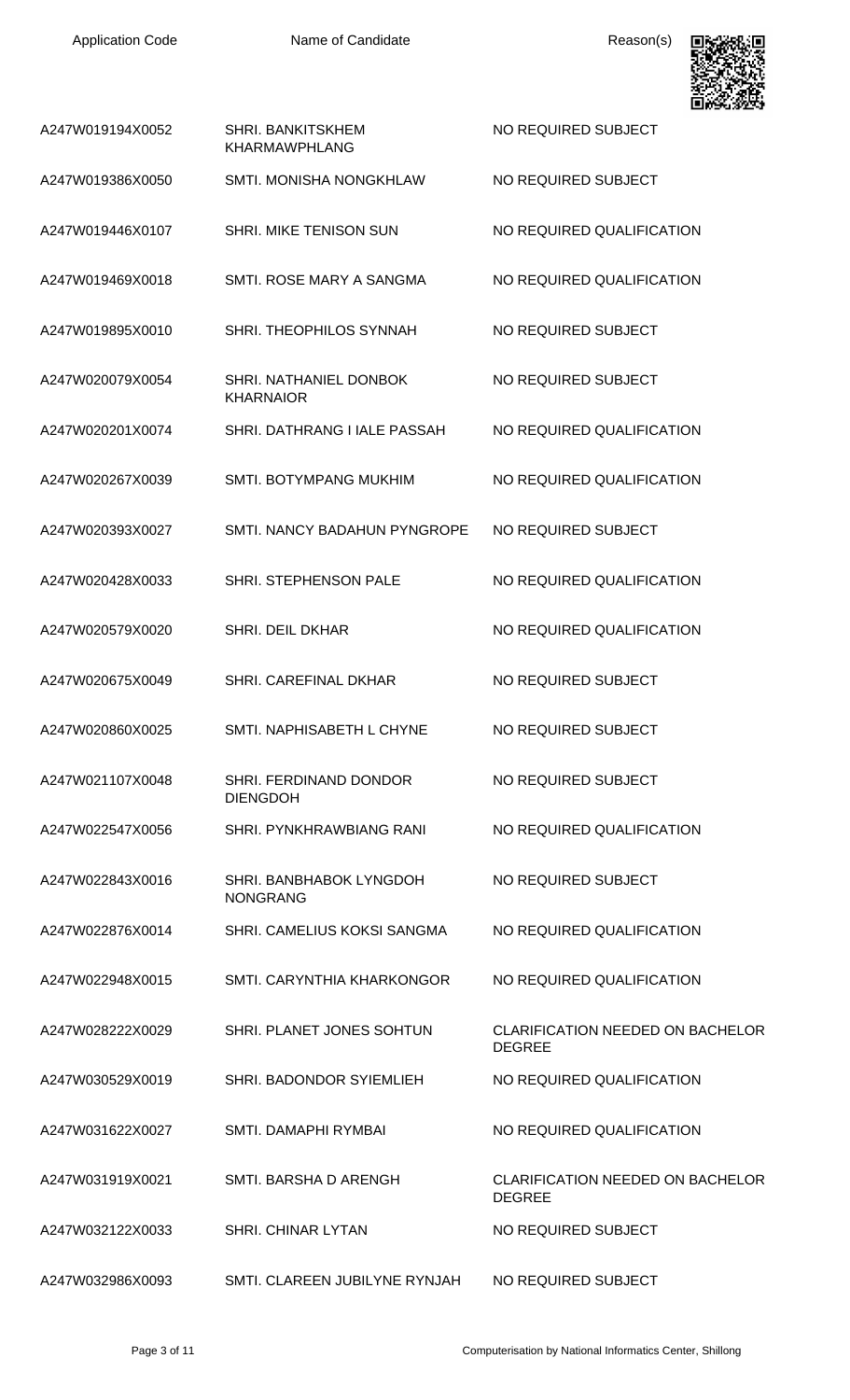Name of Candidate Reason(s)



| A247W033590X0029 | SHRI. BLESSTERJON H NONGSIANG                     | NO REQUIRED SUBJECT                                         |
|------------------|---------------------------------------------------|-------------------------------------------------------------|
| A247W033798X0029 | SMTI. AINA MARY MALNGIANG                         | NO REQUIRED SUBJECT                                         |
| A247W034834X0027 | SMTI. LARIWANPLI KHONGJOH                         | NO REQUIRED SUBJECT                                         |
| A247W035111X0061 | SMTI. IBANKIEWIRAT MYLLIEM<br><b>UMLONG</b>       | NO REQUIRED SUBJECT                                         |
| A247W035140X0020 | SHRI. ADVERTH NIKSAM K MOMIN                      | NO REQUIRED SUBJECT                                         |
| A247W035728X0024 | SMTI. MUKTA TANGKAME G MOMIN                      | NO REQUIRED SUBJECT                                         |
| A247W035974X0045 | <b>SMTI. SOMANKI PASSAH</b>                       | NO REQUIRED SUBJECT                                         |
| A247W035995X0041 | <b>SMTI. SYLVIA BADWAR</b>                        | <b>OVERAGED</b>                                             |
| A247W036179X0016 | SHRI. BATSKHEM BUAM                               | NO REQUIRED SUBJECT                                         |
| A247W036192X0058 | SHRI. KMENLANG DAME DKHAR                         | NO REQUIRED SUBJECT                                         |
| A247W036483X0017 | SHRI. JEFFERSON SHONGWAN                          | NO REQUIRED SUBJECT                                         |
| A247W036841X0033 | SHRI. EZEKIEL CH MARAK                            | NO REQUIRED SUBJECT                                         |
| A247W036956X0110 | SHRI. GRIKCHI N SANGMA                            | <b>OVERAGED</b>                                             |
| A247W037025X0043 | SHRI. BALANCE STAR SWETT                          | NO REQUIRED QUALIFICATION                                   |
| A247W037044X0040 | SHRI. WANKITBOK NONGBRI                           | NO REQUIRED SUBJECT                                         |
| A247W038200X0032 | SHRI, BATNGENLANG KHARUMNUID                      | <b>CLARIFICATION NEEDED ON DEGREE</b><br><b>COURSE</b>      |
| A247W038283X0020 | SMTI. KMENDA MARY WAHLANG                         | NO REQUIRED SUBJECT                                         |
| A247W038324X0008 | SHRI. CLEVERSON LYNGDOH                           | NO REQUIRED QUALIFICATION                                   |
| A247W038580X0033 | SHRI. BEBETO GABIL MOMIN                          | NO REQUIRED QUALIFICATION                                   |
| A247W038663X0026 | <b>SHRI. TRADY SINGKAM DALBOT</b><br><b>SHIRA</b> | NO REQUIRED SUBJECT                                         |
| A247W038677X0045 | SHRI. TENY TECHON AGITOK<br><b>SANGMA</b>         | NO REQUIRED SUBJECT                                         |
| A247W039576X0015 | SMTI. KERDASHISHA LYNGDOH                         | NO REQUIRED SUBJECT                                         |
| A247W041119X0013 | SHRI. EVERFRANKY DOHTDONG                         | <b>CLARIFICATION REGARDING MONTH AND</b><br>DATE OF PASSING |
| A247W042419X0035 | <b>SHRI. SANIDAPHI MAKRI</b>                      | NO REQUIRED SUBJECT                                         |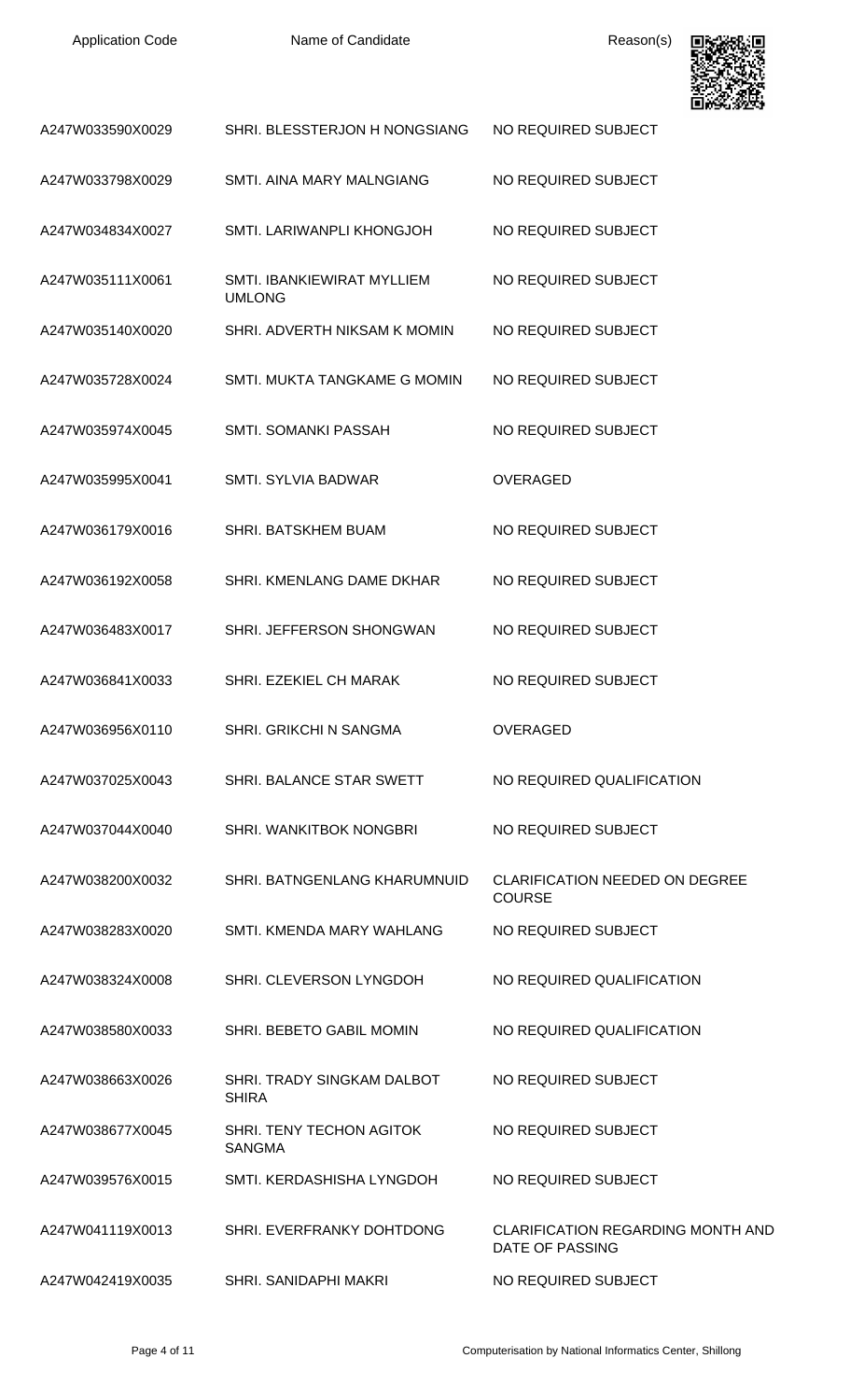| <b>Application Code</b> | Name of Candidate                        | Reason(s)                                                     |
|-------------------------|------------------------------------------|---------------------------------------------------------------|
| A247W042441X0045        | SHRI. BANSHAILANG KHONGTIANG             | NO REQUIRED QUALIFICATION                                     |
| A247W042956X0014        | SMTI, SANIBHALIN SYIEMLIEH               | NO REQUIRED QUALIFICATION                                     |
| A247W043203X0013        | SHRI. KORDORLANG LYNGDOH                 | NO REQUIRED SUBJECT                                           |
| A247W043786X0009        | SHRI. ZIMICHRYST GAREY MARAK             | NO REQUIRED SUBJECT                                           |
| A247W043999X0009        | <b>SMTI. TRACY S SANGMA</b>              | NO REQUIRED SUBJECT                                           |
| A247W044258X0028        | SHRI. MEWANBHALANG<br><b>KHARSYNTIEW</b> | NO REQUIRED QUALIFICATION                                     |
| A247W044307X0024        | SHRI. JERICKO N SANGMA                   | NO REQUIRED QUALIFICATION                                     |
| A247W044647X0044        | <b>SMTI. RITIMAI LAMARE</b>              | NO REQUIRED SUBJECT                                           |
| A247W046300X0040        | SHRI. JEDIDIAH LYNGDOH<br><b>MAWLONG</b> | NO REQUIRED SUBJECT                                           |
| A247W049379X0045        | <b>SHRI. RYNGKAT DHAR</b>                | NO REQUIRED QUALIFICATION                                     |
| A247W049932X0003        | SHRI. JOHAN KEENAN THABAH                | <b>CLARIFICATION NEEDED ON DEGREE</b><br><b>COURSE</b>        |
| A247W050136X0033        | SMTI. BETHSAIDA M SUTNGA                 | <b>OVERAGED</b>                                               |
| A247W051252X0020        | SHRI. FRIDAYBER R MARAK                  | NO REQUIRED SUBJECT                                           |
| A247W051308X0022        | SMTI. NOONMAY RANGSA MARAK               | <b>CLARIFICATION NEEDED ON SUBJECTS</b>                       |
| A247W051791X0048        | SHRI. SENGSRAM K SANGMA                  | NO REQUIRED QUALIFICATION                                     |
| A247W054697X0020        | SMTI. LAREENYA WAHLANG                   | NO REQUIRED SUBJECT                                           |
| A247W055454X0007        | SMTI. ADELINE VIO SUN WAR                | NO REQUIRED SUBJECT                                           |
| A247W055766X0012        | SHRI. ALBERT STARRY NONGRUM              | NO REQUIRED SUBJECT                                           |
| A247W055815X0019        | SHRI. BHAMIWEIROI LYNGDOH                | <b>CLARIFICATION NEEDED ON DATE &amp; MONTH</b><br>OF PASSING |
| A247W056024X0030        | <b>SHRI. TRUSTFUL PHAWA</b>              | NO REQUIRED QUALIFICATION                                     |
| A247W059544X0025        | <b>SHRI, ANDRIASIUS DKHAR</b>            | OVERAGED                                                      |
| A247W063906X0012        | SHRI. JERRY ANDREW WANKHAR               | NO REQUIRED SUBJECT                                           |
| A247W064030X0040        | SMTI. SAPHILARISA MARBANIANG             | NO REQUIRED SUBJECT                                           |
| A247W064035X0034        | SMTI. TRACY MERRY G. MOMIN               | NO REQUIRED SUBJECT                                           |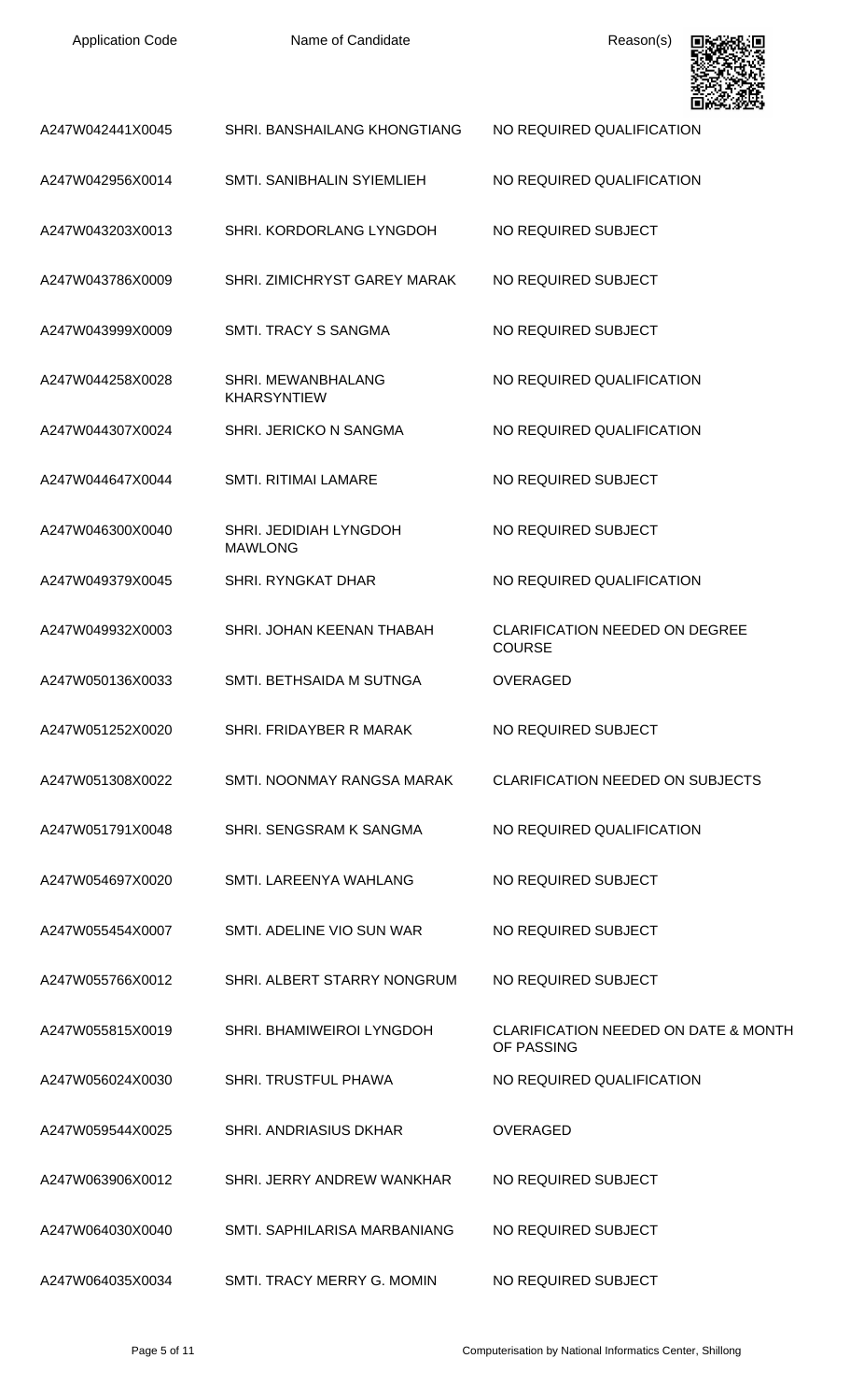| <b>Application Code</b> | Name of Candidate                            | Reason(s)                                              |
|-------------------------|----------------------------------------------|--------------------------------------------------------|
| A247W064165X0014        | SHRI. IAKITBOKLANG STEN                      | NO REQUIRED SUBJECT                                    |
| A247W064246X0063        | SHRI. BIALLY MRONG MARAK                     | NO REQUIRED QUALIFICATION/YEAR OF<br><b>PASSING</b>    |
| A247W064253X0036        | SHRI. VICKY STARYSON WAHLANG                 | NO REQUIRED QUALIFICATION/YEAR OF<br><b>PASSING</b>    |
| A247W064344X0046        | SHRI. FEDINAND R K SOHTUN                    | NO REQUIRED QUALIFICATION                              |
| A247W064506X0026        | SHRI. SHANLANG NONGKYNRIH                    | <b>OVERAGED</b>                                        |
| A247W064510X0027        | SHRI. WALMA K MARAK                          | NO REQUIRED QUALIFICATION                              |
| A247W064539X0021        | SMTI. PHEOBEE MOMOKO N<br><b>SANGMA</b>      | NO REQUIRED SUBJECT                                    |
| A247W064603X0074        | SHRI. ABEDNIGO LAMARE                        | <b>CLARIFICATION NEEDED ON DEGREE</b><br><b>COURSE</b> |
| A247W064607X0030        | SHRI. RONNY G MOMIN                          | NO REQUIRED SUBJECT                                    |
| A247W064659X0015        | SHRI. TONY LYNGDOH<br><b>MARSHILLONG</b>     | NO REQUIRED SUBJECT                                    |
| A247W064662X0028        | SMTI. CHISIMCHI TEGITE SANGMA                | <b>CLARIFICATION NEEDED ON DEGREE</b><br><b>COURSE</b> |
| A247W064724X0040        | SHRI. HERMAN GERI SOHKHIA<br><b>MYRTHONG</b> | NO REQUIRED QUALIFICATION                              |
| A247W064890X0028        | SHRI. MILLIKSON B MARAK                      | NO REQUIRED SUBJECT                                    |
| A247W064970X0031        | SMTI. TENGSE TENGKAMCHI CH<br><b>MARAK</b>   | NO REQUIRED SUBJECT                                    |
| A247W065085X0041        | SHRI. PANCHU REMA MARAK                      | NO REQUIRED SUBJECT                                    |
| A247W065182X0232        | SHRI. RYAN RAYNER N SANGMA                   | NO REQUIRED QUALIFICATION                              |
| A247W065372X0039        | SHRI. BALJAGRING B SANGMA                    | NO REQUIRED SUBJECT                                    |
| A247W065551X0025        | SHRI. MAITPHANG SNAITANG                     | NO REQUIRED QUALIFICATION                              |
| A247W065618X0023        | SMTI. FLORA A.GITOK SANGMA                   | CLARIFICATION REGARDING YEAR OF<br><b>PASSING</b>      |
| A247W065791X0020        | SMTI. SONIA R MARAK                          | NO REQUIRED SUBJECT                                    |
| A247W065895X0017        | SHRI. SALNAM GABIL MOMIN                     | <b>OVERAGED</b>                                        |
| A247W065957X0022        | SHRI. RONGSIL R SANGMA                       | NO REQUIRED SUBJECT                                    |
| A247W066214X0026        | SHRI. GEOFFREY CH MOMIN                      | NO REQUIRED SUBJECT                                    |
| A247W066277X0024        | SHRI. DIMCHANG MANGSANG<br><b>SANGMA</b>     | NO REQUIRED SUBJECT                                    |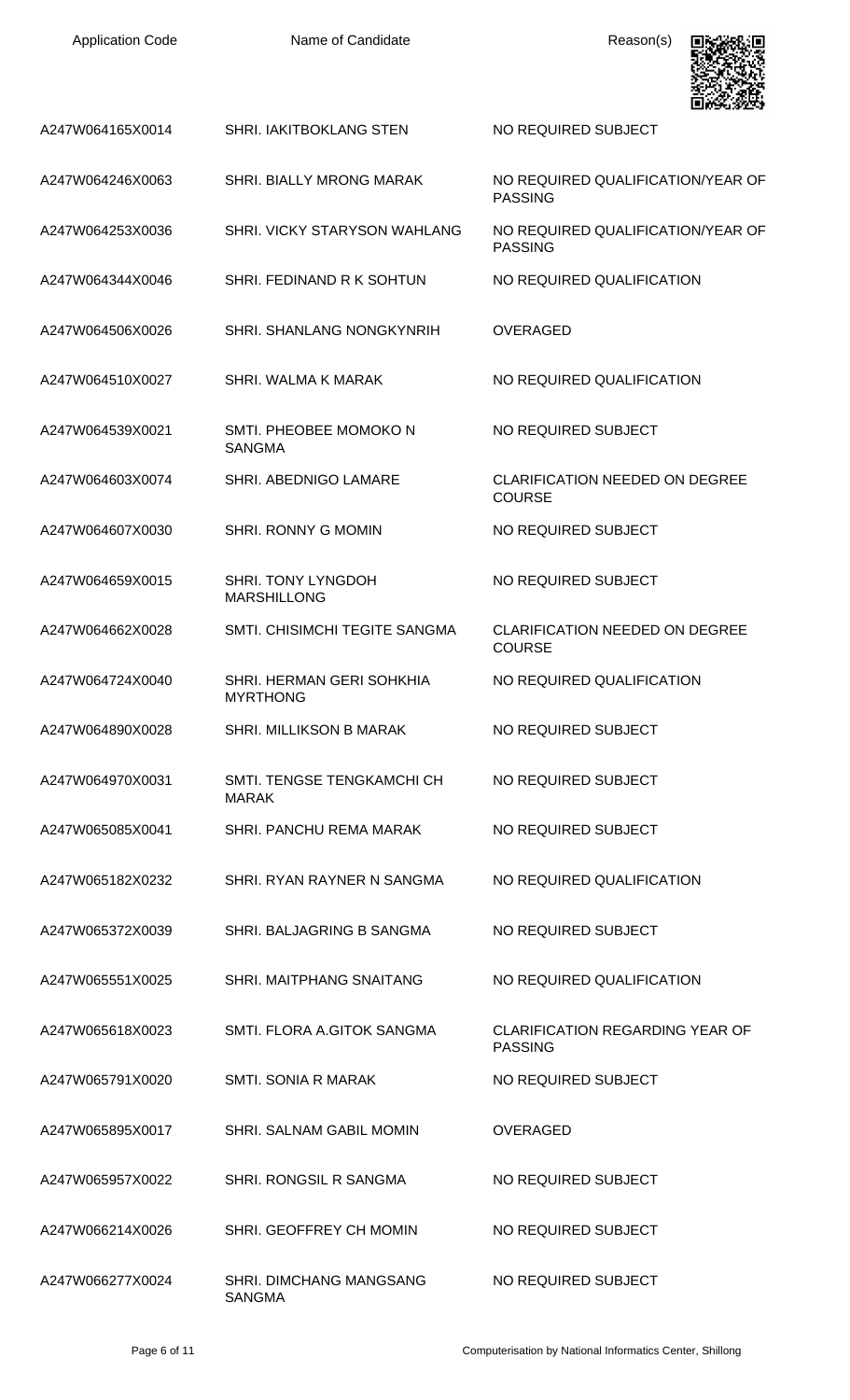| <b>Application Code</b> |  |
|-------------------------|--|
|-------------------------|--|

Name of Candidate Reason(s)



| A247W066834X0035 | SHRI. LENIN CHESTER CH MARAK                       | <b>CLARIFICATION NEEDED ON DEGREE</b><br><b>COURSE</b>               |
|------------------|----------------------------------------------------|----------------------------------------------------------------------|
| A247W066843X0024 | SMTI, AITILANG KHASAIN SHABONG                     | NO REQUIRED SUBJECT                                                  |
| A247W067041X0029 | <b>SMTI. SHIBARIS MAWLIEH</b>                      | NO REQUIRED QUALIFICATION                                            |
| A247W067327X0025 | SHRI. BILCHAM N SANGMA                             | NO REQUIRED SUBJECT                                                  |
| A247W068836X0021 | SHRI. GEORGE WINNER KHYRIEM                        | NO REQUIRED QUALIFICATION                                            |
| A247W071899X0111 | <b>SHRI. TURAN K SANGMA</b>                        | NO REQUIRED SUBJECT                                                  |
| A247W072109X0013 | <b>SHRI. CHINGRIK K MARAK</b>                      | NO REQUIRED SUBJECT                                                  |
| A247W073190X0011 | SHRI. MACDONIE ALVANIE LALOO                       | NO REQUIRED SUBJECT                                                  |
| A247W074012X0022 | SHRI. FRANKSTAR SYIEMLIEH                          | CLARIFICATION REQUIRED ON DATE AND<br><b>MONTH OF PASSING</b>        |
| A247W074094X0050 | SHRI. WALLAM JINGHUN NONGSIEJ                      | NO REQUIRED QUALIFICATION                                            |
| A247W074254X0012 | <b>SHRI, DAMANKI RYMBAI</b>                        | <b>CLARIFICATION REQUIRED ON DATE AND</b><br><b>MONTH OF PASSING</b> |
| A247W074630X0032 | <b>SHRI. EURICH BADAPKUPAR</b><br><b>NONGSTENG</b> | NO REQUIRED SUBJECT                                                  |
| A247W076062X0008 | SMTI. CHARLIE K MARAK                              | NO REQUIRED SUBJECT                                                  |
| A247W081002X0026 | SHRI. NICANOR NICOVATES N.<br><b>MARAK</b>         | NO REQUIRED SUBJECT                                                  |
| A247W082945X0070 | SMTI, RACHELLE RYNJAH                              | NO REQUIRED SUBJECT                                                  |
| A247W083188X0037 | SMTL IBANRI TRISHA MARBA<br><b>SHULLAI</b>         | CLARIFICATION REQUIRED ON DATE AND<br><b>MONTH OF PASSING</b>        |
| A247W083267X0013 | <b>SMTI. LAMMIKA NONGPLUH</b>                      | <b>CLARIFICATION REGARDING BACHELOR</b><br><b>DEGREE COURSE</b>      |
| A247W083268X0006 | SMTI. SHEMBHALIN MYNSONG                           | <b>CLARIFICATION REGARDING BACHELOR</b><br><b>DEGREE COURSE</b>      |
| A247W083743X0013 | SHRI. HEALSON SONGTHIANG                           | <b>CLARIFICATION REQUIRED ON YEAR OF</b><br><b>PASSING</b>           |
| A247W083917X0028 | SHRI. FELIX A SANGMA                               | NO REQUIRED SUBJECT                                                  |
| A247W084441X0059 | SHRI. TONY JONES NONGKHLAW                         | <b>OVERAGED</b>                                                      |
| A247W084730X0012 | SHRI. FREDDY LURSHAI KHARNAIOR                     | CLARIFICATION REQUIRED ON DATE AND<br><b>MONTH OF PASSING</b>        |
| A247W084857X0014 | SHRI. RIMITRE THMA                                 | NO REQUIRED QUALIFICATION                                            |
| A247W084867X0038 | SHRI. SENGPRANG M SANGMA                           | NO REQUIRED SUBJECT                                                  |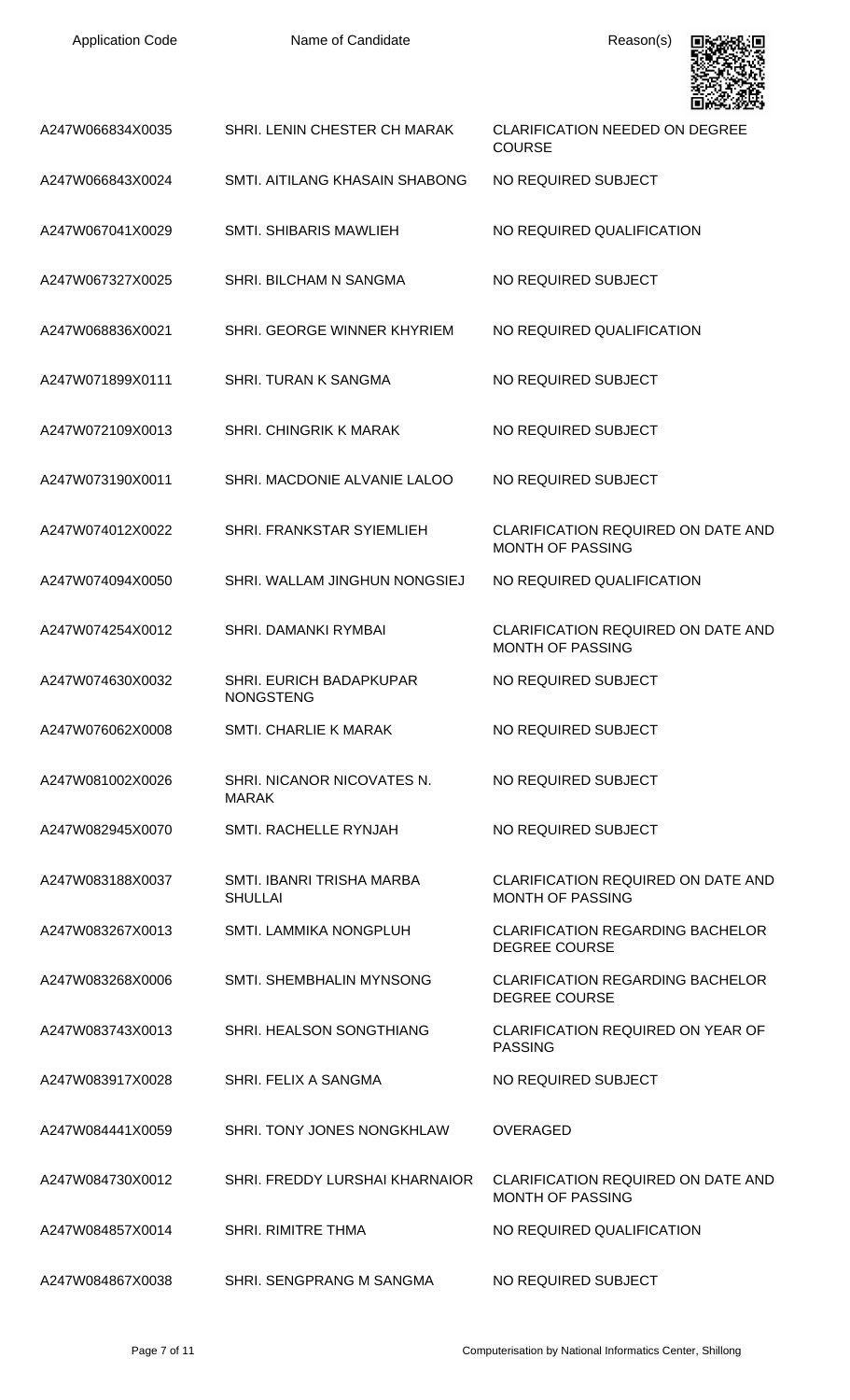| <b>Application Code</b> | Name of Candidate                         | Reason(s)                                                                                    |
|-------------------------|-------------------------------------------|----------------------------------------------------------------------------------------------|
| A247W085250X0011        | SHRI. JERRYLAND DIENGDOH                  | <b>CLARIFICATION REGARDING BACHELOR</b><br><b>DEGREE COURSE</b>                              |
| A247W086026X0038        | SHRI. LAPJINGPYNDAP SUTING                | NO REQUIRED QUALIFICATION                                                                    |
| A247W086168X0034        | SMTI. DOME RIKMATCHI D MARAK              | NO REQUIRED SUBJECT                                                                          |
| A247W086475X0083        | <b>SMTI. CUTIE CH MARAK</b>               | <b>CLARIFICATION REGARDING BACHELOR</b><br><b>DEGREE COURSE</b>                              |
| A247W086481X0011        | SHRI. LOHIT MRONG MARAK                   | NO REQUIRED SUBJECT                                                                          |
| A247W087278X0017        | SHRI. SMITH R SANGMA                      | NO REQUIRED SUBJECT                                                                          |
| A247W092235X0038        | SMTI. QUEEN ZAZALYNE<br><b>MARBANIANG</b> | <b>UNDER QUALIFIED</b>                                                                       |
| A247W096329X0015        | SHRI. ARNESSON LYNGDOH                    | NO REQUIRED SUBJECT                                                                          |
| A247W096334X0009        | SMTI. DAPHISABETKI DAN                    | NO REQUIRED SUBJECT                                                                          |
| A247W096632X0026        | <b>SMTI. JESSICA DKHAR</b>                | CLARIFICATION REQUIRED ON DATE AND<br><b>MONTH OF PASSING</b>                                |
| A247W096746X0016        | <b>SHRI. ANICKY SUCHIANG</b>              | CLARIFICATION REQUIRED ON DATE AND<br><b>MONTH OF PASSING</b>                                |
| A247W096927X0014        | <b>SHRI. RIMITRE DKHAR</b>                | UNDER QUALIFIED                                                                              |
| A247W097034X0003        | SMTI. TODAIARILANG LYNGWA                 | UNDER QUALIFIED                                                                              |
| A247W097245X0013        | SHRI. SAMBHAPAIA LYNGDOH                  | <b>CLARIFICATION REQUIRED ON DATE AND</b><br><b>MONTH OF PASSING</b>                         |
| A247W099135X0013        | <b>SHRI. JOHNY KURBAH</b>                 | <b>CLARIFICATION REQUIRED ON DATE AND</b><br>MONTH OF PASSING                                |
| A247W099534X0006        | SHRI. BALAJIED DONALD<br><b>MALNGIANG</b> | UNDER QUALIFIED                                                                              |
| A247W103827X0006        | SHRI. PYRKHAT BHA KSHIAR                  | UNDER QUALIFIED                                                                              |
| A247W299805X0016        | SHRI. ASHIMANANDA HAJONG                  | NO REQUIRED SUBJECT                                                                          |
| A247W300045X0009        | SHRI. KSANKUPAR LYNGDOH                   | NO REQUIRED QUALIFICATION                                                                    |
| A247W301504X0002        | SHRI. OMETA ROY SHANGRIT                  | NO REQUIRED SUBJECT                                                                          |
| A247W301604X0013        | SHRI. SKHEM KUPAR RYMBAI                  | NO REQUIRED QUALIFICATION                                                                    |
| A247W301712X0009        | SHRI. SHEMPHANG LYNGDOH                   | <b>CLARIFICATION REQUIRED ON DATE AND</b><br><b>MONTH OF PASSING</b>                         |
| A247W301733X0027        | SHRI. ASAKO DEMESA CH SANGMA              | <b>NO REQUIRED</b><br>QUALIFICATION/CLARIFICATION REGARDING                                  |
| A247W301770X0028        | SMTI. EURIKA RYMBAI                       | DATE, MONTH & YEAR OF PASSING<br><b>NO REQUIRED</b><br>QUALIFICATION/CLARIFICATION REGARDING |

Page 8 of 11 Computerisation by National Informatics Center, Shillong

DATE, MONTH & YEAR OF PASSING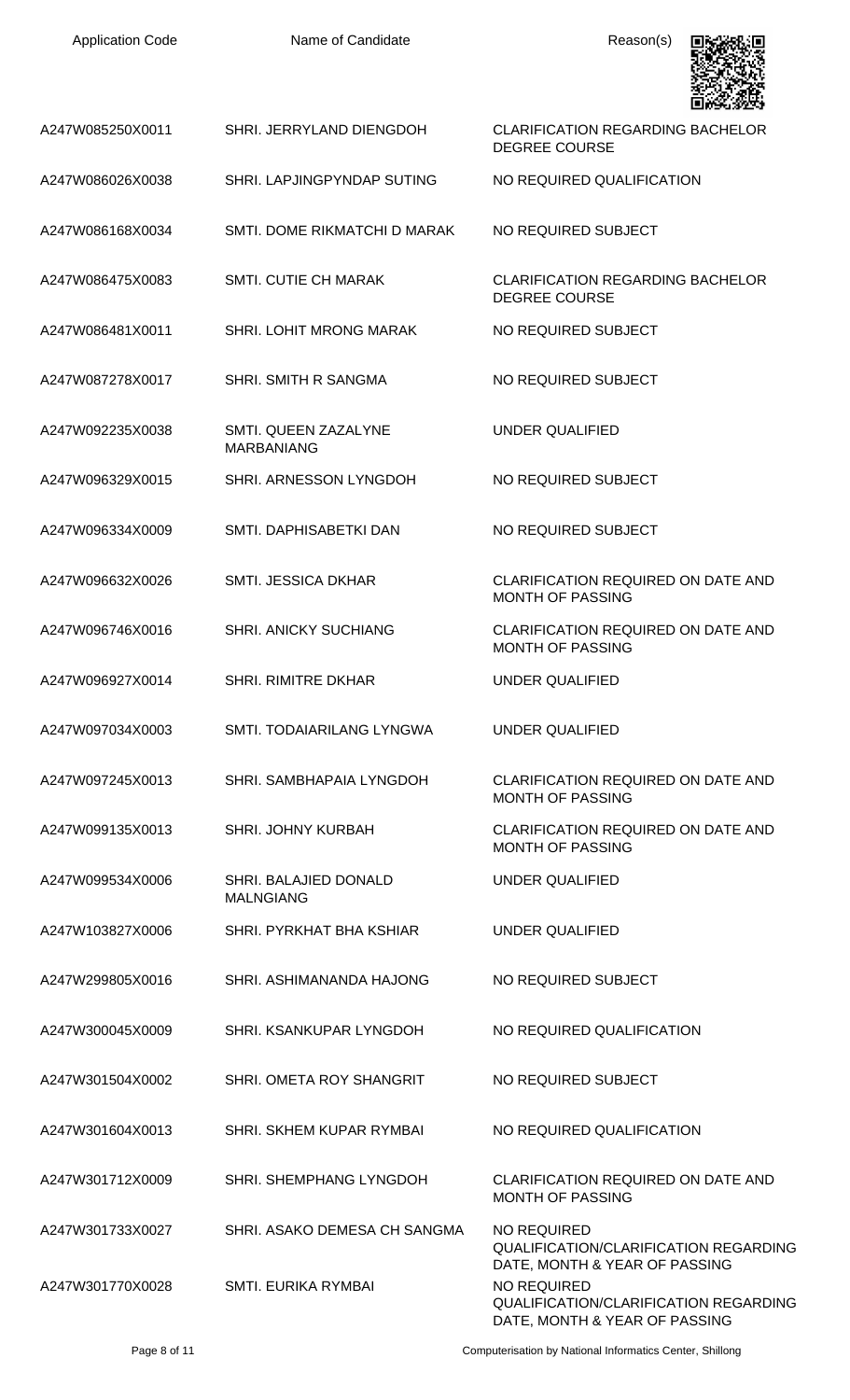

| A247W301845X0013 | SMTI. PHI I BANRISHA LYNGWA<br><b>RAPTHAP</b> | NO REQUIRED<br><b>QUALIFICATION/CLARIFICATION REGARDING</b><br>DATE, MONTH & YEAR OF PASSING          |
|------------------|-----------------------------------------------|-------------------------------------------------------------------------------------------------------|
| A247W302002X0013 | <b>SMTI. IBASHISHA SOHTUN</b>                 | NO REQUIRED SUBJECTS                                                                                  |
| A247W302202X0014 | SHRI. LANDINGSTAR NONGREM                     | NO REQUIRED QUALIFICATION                                                                             |
| A247W302766X0016 | SHRI. ROBERT WANDIMI BANKS                    | NO REQUIRED SUBJECT                                                                                   |
| A247W302931X0005 | SHRI. DEIMIWAN DYLAN RYNGKSAI                 | NO REQUIRED SUBJECT                                                                                   |
| A247W303263X0009 | <b>SHRI. GAURAV KOSTA</b>                     | NO REQUIRED QUALIFICATION                                                                             |
| A247W303578X0007 | <b>SHRI. LASANKI CHALLAM</b>                  | NO REQUIRED QUALIFICATION                                                                             |
| A247W303609X0010 | SHRI, NAMKYNSAI HYNNIEWTA                     | NO REQUIRED SUBJECT/CLARIFICATION<br>REGARDING DATE, MONTH & YEAR OF<br><b>PASSING</b>                |
| A247W306693X0002 | SHRI. JOYDEB BOSE                             | <b>OVERAGED</b>                                                                                       |
| A247W307392X0014 | <b>SMTI. TEROKY M SANGMA</b>                  | CLARIFICATION REQUIRED ON DATE AND<br><b>MONTH OF PASSING</b>                                         |
| A247W309213X0011 | SHRI. BANRAPLANG DOPRI                        | CLARIFICATION REQUIRED ON DATE AND<br>MONTH OF PASSING/NO REQUIRED<br><b>QUALIFICATION</b>            |
| A247W309239X0019 | <b>SHRI. DAKERLANG DOPRI</b>                  | <b>CLARIFICATION REQUIRED ON DATE AND</b><br>MONTH OF PASSING/NO REQUIRED<br>QUALIFICATION            |
| A247W310039X0033 | SHRI. COSTLYMORE P HAYONG                     | <b>CLARIFICATION REQUIRED ON DATE AND</b><br><b>MONTH OF PASSING</b>                                  |
| A247W310723X0008 | SHRI, DAMESHWA LANGBANG                       | NO REQUIRED QUALIFICATION                                                                             |
| A247W311352X0012 | SHRI. TITUS DALANG K. MOMIN                   | CLARIFICATION REQUIRED ON DATE,<br>MONTH & YEAR OF PASSING/NO REQUIRED<br><b>QUALIFICATION</b>        |
| A247W312230X0017 | SHRI. PETER SALJRANG T. SANGMA                | NO REQUIRED QUALIFICATION                                                                             |
| A247W312814X0007 | SHRI. BANRIKORDOR ANGELIUS<br><b>JYRWA</b>    | CLARIFICATION REQUIRED ON DATE AND<br><b>MONTH OF PASSING</b>                                         |
| A247W312824X0006 | SHRI. RICHMOND REMDOR JYRWA                   | <b>CLARIFICATION REQUIRED ON DATE AND</b><br><b>MONTH OF PASSING</b>                                  |
| A247W313375X0014 | SHRI. MOLOY MANCHANG K<br><b>SANGMA</b>       | NO REQUIRED SUBJECT                                                                                   |
| A247W313630X0011 | SHRI. RILANGKUPAR LYNGKHOI                    | <b>CLARIFICATION REQUIRED ON DATE,</b><br>MONTH & YEAR OF PASSING/NO REQUIRED<br><b>QUALIFICATION</b> |
| A247W313635X0011 | SMTI. LAWEIBAKORDOR THONGNI                   | CLARIFICATION REQUIRED ON DATE AND<br><b>MONTH OF PASSING</b>                                         |
| A247W314460X0011 | SHRI. CHEKAM R SANGMA                         | CLARIFICATION REQUIRED ON DATE AND<br><b>MONTH OF PASSING</b>                                         |
| A247W317133X0009 | SHRI. RIAN GERARD M SANGMA                    | NO REQUIRED SUBJECT                                                                                   |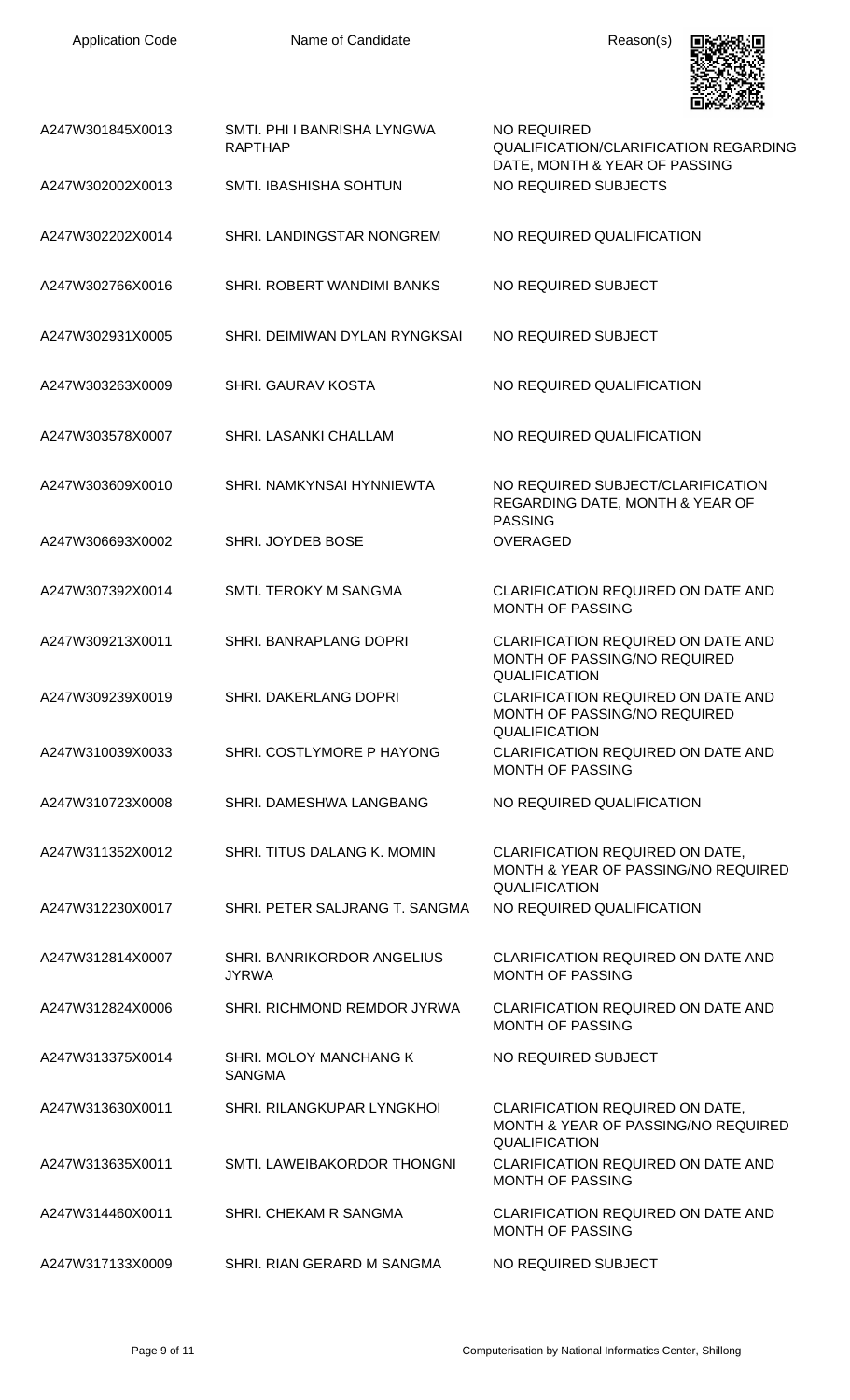| <b>Application Code</b> | Name of Candidate                           | Reason(s)                                                                                             |
|-------------------------|---------------------------------------------|-------------------------------------------------------------------------------------------------------|
| A247W317322X0017        | SHRI. AHAN B SANGMA                         | <b>CLARIFICATION REQUIRED ON DATE AND</b><br>MONTH OF PASSING/NO REQUIRED<br><b>QUALIFICATION</b>     |
| A247W317675X0001        | SHRI. TENGSUANG K SANGMA                    | CLARIFICATION REQUIRED ON DATE AND<br>MONTH OF PASSING/NO REQUIRED<br><b>QUALIFICATION</b>            |
| A247W318266X0011        | SMTI. JUBABMILEKINI SHADAP                  | <b>CLARIFICATION REQUIRED ON DATE AND</b><br>MONTH OF PASSING/NO REQUIRED<br><b>QUALIFICATION</b>     |
| A247W318278X0009        | SHRI. NANGKHROBOR SHADAP                    | NO REQUIRED QUALIFICATION                                                                             |
| A247W318704X0002        | SMTI. LAWEI KHYRIEM                         | NO REQUIRED SUBJECT                                                                                   |
| A247W319306X0030        | SHRI. WIJAN MITRE POHLENG                   | <b>CLARIFICATION REQUIRED ON DATE,</b><br>MONTH & YEAR OF PASSING/NO REQUIRED<br>QUALIFICATION        |
| A247W320092X0006        | SMTI. IBADAPYNHUNLANG<br><b>MYRTHONG</b>    | CLARIFICATION REQUIRED ON DATE AND<br><b>MONTH OF PASSING</b>                                         |
| A247W321088X0008        | <b>SMTI. BANRISUK SUTING</b>                | CLARIFICATION REQUIRED ON DATE AND<br><b>MONTH OF PASSING</b>                                         |
| A247W321339X0010        | <b>SHRI. IASHNGAIN DKHAR</b>                | <b>CLARIFICATION REGARDING BACHELOR</b><br><b>DEGREE COURSE</b>                                       |
| A247W321761X0011        | SMTI. MANNA KHARJANA                        | CLARIFICATION REQUIRED ON DATE AND<br><b>MONTH OF PASSING</b>                                         |
| A247W323465X0008        | SMTI. FIZYAN N ARENGH                       | NO REQUIRED SUBJECT                                                                                   |
| A247W323839X0004        | SMTI. BADAHUNSHISHA RANGDONG                | <b>CLARIFICATION REQUIRED ON DATE,</b><br>MONTH & YEAR OF PASSING/NO REQUIRED<br><b>SUBJECT</b>       |
| A247W326593X0014        | SMTI. DARISA JANA                           | <b>CLARIFICATION REQUIRED ON DATE AND</b><br><b>MONTH OF PASSING</b>                                  |
| A247W328615X0004        | <b>SHRI. SYRPAILANG MARWEIN</b>             | NO REQUIRED QUALIFICATION                                                                             |
| A247W329863X0006        | SHRI. MACKAREEZO TARIANG                    | <b>CLARIFICATION REQUIRED ON DATE AND</b><br><b>MONTH OF PASSING</b>                                  |
| A247W330736X0019        | SHRI. PRINCELEY THREZER R<br><b>MARAK</b>   | <b>CLARIFICATION REQUIRED ON DATE AND</b><br><b>MONTH OF PASSING</b>                                  |
| A247W331028X0012        | SMTI. MANCHINA R MARAK                      | <b>CLARIFICATION REQUIRED ON DATE,</b><br>MONTH & YEAR OF PASSING/NO REQUIRED<br><b>QUALIFICATION</b> |
| A247W331893X0002        | SHRI. BHAGIRATH MAHANTA                     | CLARIFICATION REQUIRED ON DATE AND<br>MONTH OF PASSING/NO REQUIRED<br><b>QUALIFICATION</b>            |
| A247W332221X0001        | SMTI. DAHUNLANG KHARSYNTIEW                 | NO REQUIRED SUBJECT                                                                                   |
| A247W332268X0001        | SHRI. ROMARIO SHAPHRANG<br><b>IAWPHNIAW</b> | <b>CLARIFICATION REQUIRED ON DATE AND</b><br><b>MONTH OF PASSING</b>                                  |
| A247W332870X0002        | <b>SMTI. ROSILIA B LYNSER</b>               | CLARIFICATION REQUIRED ON DATE AND<br><b>MONTH OF PASSING</b>                                         |
| A247W336931X0002        | SMTI. SIMSANGCHI D SANGMA                   | CLARIFICATION REQUIRED ON DATE AND<br><b>MONTH OF PASSING</b>                                         |
| A247W337328X0005        | SMTI. EMIDAKA LANGSTANG                     | UNDER OUALIFIED/CLARIFICATION<br>REQUIRED ON DATE, MONTH & YEAR OF                                    |

PASSING